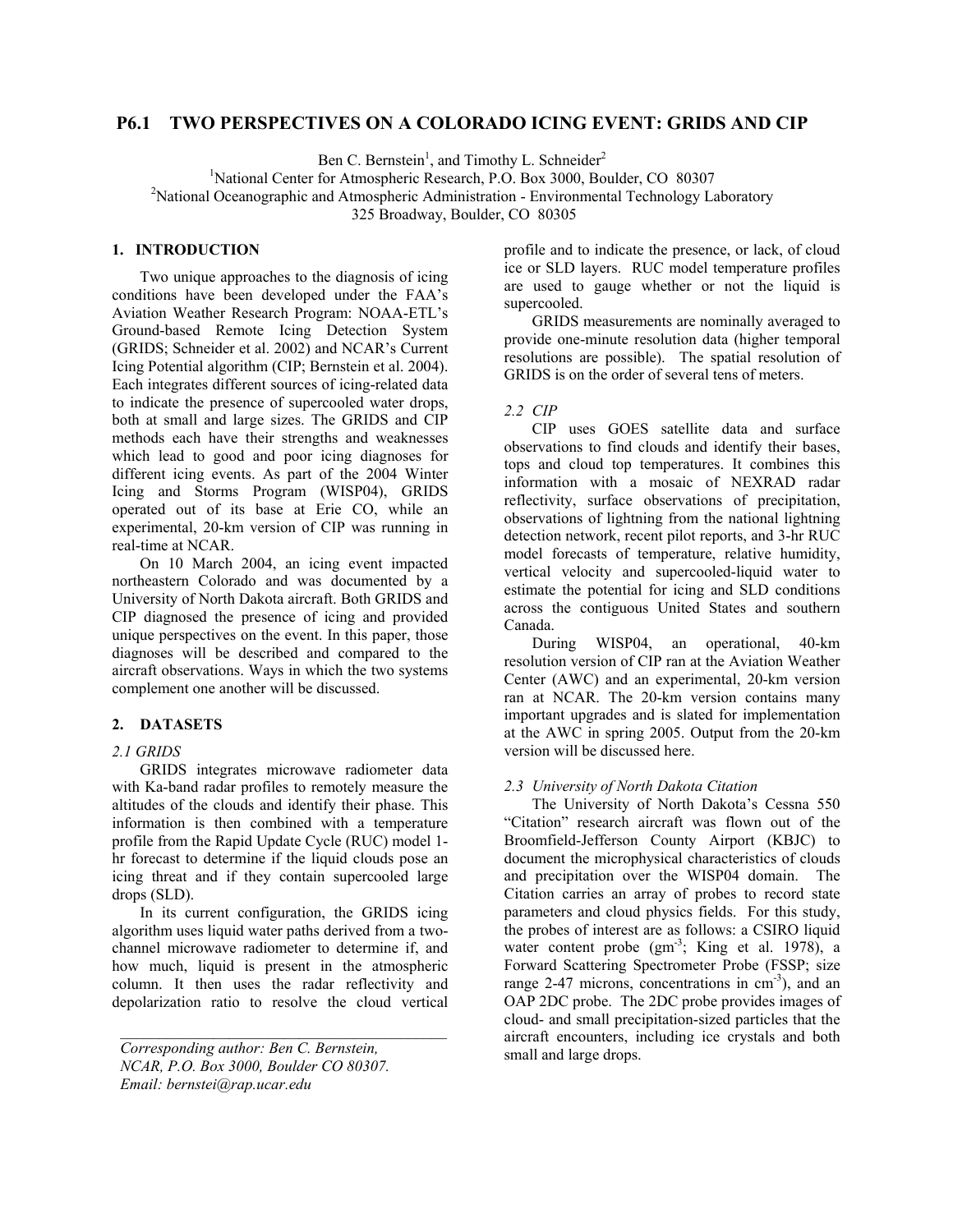### **3. 10-11 MARCH 2004 ICING EVENT**

Two cold fronts moved southward across the WISP domain on 10 March, as cold advection moved into the area on northwesterly flow at 700mb. The fronts were associated with strong northerly and northwesterly surface winds that developed between a 1040mb high pressure area centered near Vancouver and a 982mb low centered near Winnipeg at 1200 UTC (Fig. 1; only the initial front was analyzed by NCEP). The first front moved southward out of Wyoming and reached KBJC at ~1300 UTC. Winds shifted from westerly to easterly, ushering in slightly cooler temperatures and broken mid-level clouds. Little or no supercooled water was present in these clouds, as evidenced in the intermittent, low integrated water contents measured by the GRIDS radiometer through ~2000 UTC (Fig. 2).



#### *Fig. 1. Surface analysis for 12 UTC on 10 Mar 2004.*

A secondary cold front moved southward across the domain in the late afternoon, impacting KBJC by 2100 UTC. Following frontal passage, winds shifted to northerly, temperatures dropped rapidly toward freezing and low stratus clouds moved into the WISP04 domain. These clouds contained significant amounts of supercooled liquid water, which impacted the area between 2100 and 0400 UTC (Fig. 2), and resulted in numerous reports of light and moderate icing. Water contents dropped to near zero by 0400, but skies did not clear at Denver (KDEN) and nearby Greeley (KGXY) until ~0800 UTC on 11 March.

The UND Citation took off from KBJC at ~2230 UTC, not long after the passage of the secondary cold front. The aircraft immediately encountered icing clouds with liquid water contents (LWC) up to  $0.45$  gm<sup>-3</sup> during climb out (Fig. 3a). Cloud base and

top were found near 2.4 and 3.5 km (all heights MSL), respectively, and the cloud was dominated by liquid water. LWC gradually increased from cloud base to 3.1 km, and then varied dramatically between 0.25 and 0.55  $\text{gm}^3$  in the upper 0.4 km of the cloud. Both the CSIRO and FSSP measured LWC values showed the strong deviations and tracked each other well. The cloud top temperature was  $-7.7^{\circ}$ C, which was ideal for icing conditions. There was a  $0.7^{\circ}$ C capping inversion at cloud top over a 130m depth. Cloud base temperature was -2.5°C.



*Fig. 2. Integrated vapor and liquid values measured by the GRIDS radiometer for the period 1200 UTC, 10 March through 1200 UTC, 11 March.*

Following climb out, the Citation completed a series of northeast-southwest oriented flight legs at stepped altitudes, roughly between KBJC and KGXY (Fig. 3b). LWC varied significantly both with NE-SW location along the constant altitude legs, and with height. Peak LWC values exceeded 0.8 gm<sup>-3</sup> at altitudes between 2.5 and 3.2 km, mostly toward the northeast end of the flight legs, near KGXY. Cloud and icing tops were found to be as high as 3.6 km along this transect. Note that the highest water contents were consistently found ~0.5km below cloud top in this case. Toward cloud base, icing conditions were found as low as 2.3km MSL. After accreting a good deal of ice, the aircraft landed at KBJC at 0001 UTC. During a brief second flight (not shown), uniform icing conditions with LWC of  $0.5$  gm<sup>-3</sup> were found near 3.0km between 0100 and 0200 UTC.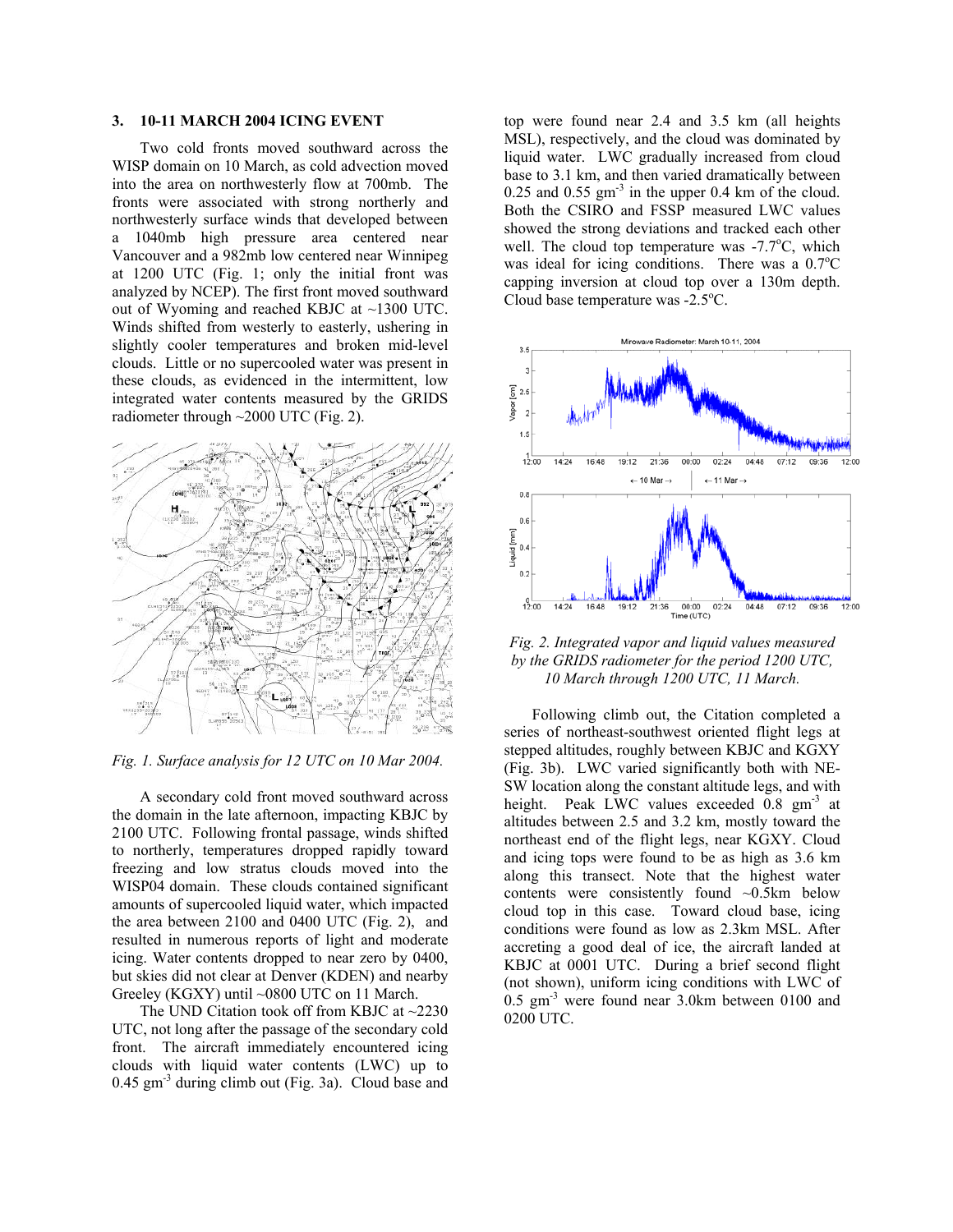

*Fig. 3. Liquid water content measured during a) climb out of KBJC at ~2230 UTC and b) in a distance-height cross-section along a line roughly from KBJC (left) to KGXY (right). Altitudes are in m MSL. Magenta and blue lines in part (a) trace water contents measured by the CSIRO/King and FSSP.* 

#### **4. GRIDS OBSERVATIONS**

The NOAA Ka-band radar depiction of the clouds during this case suggested more dynamic clouds for the first half, then weaker more stratiform clouds during the second half. Depolarization ratio (DR) measurements indicated that there was some cloud ice present somewhere in the column throughout the duration of this case. At present the GRIDS icing algorithm uses three

Prior to 2100 UTC, the Ka-band radar indicated that there were ice clouds between 2 and 5 km MSL (Fig. 4a). By 1915 UTC there was a bright-band which persisted until 2050 UTC, showing the freezing level to be just above 2 km MSL during this period. During this same period the RUC model had the freezing level  $\sim 0.8$  km higher (Fig. 4b). The GRIDS algorithm most likely missed lower level icing hazards because the RUC model had the freezing level too high.



GRIDS Icing Hazard (March 10-11, 2004) q <mark>← 10Mar → | ← 11Mar →</mark> 8  $\overline{7}$ Height (km MSL) έ 5 3  $\overline{a}$ 22:00 23:00  $00:00$   $01:00$ 19:00 20:00 21:00  $02:00$ 03:00 Time (UTC)

*Fig. 4. a) Vertical slice (RHI scan) of the depolarization ratio (DR) at 2002 UTC, parallel to the KBJC (right) to KGXY (left) line. The DR clearly shows the bright band at ~0.5 km (~2 km MSL) and the presence of ice above it (DR > -32 dB). Range is relative to radar which sits at 1.5 km MSL. b) Timeheight (MSL) image of the GRIDS icing product (green=safe; yellow=caution; red=serious hazard), with a cloud boundary overlay (black contour) and the zero degree isotherm (blue line) from 1-hr RUC.* 

indicators to represent the icing threat: green which means that there is no supercooled liquid present; yellow which indicates that icing conditions are likely; and red which depicts a definitive icing hazard. The mild ambiguity inherent in the yellow condition stems from the difficulty in distinguishing between ice crystals and liquid when both are known to be present in the column. The range resolved DR measurements can accurately indicate the presence of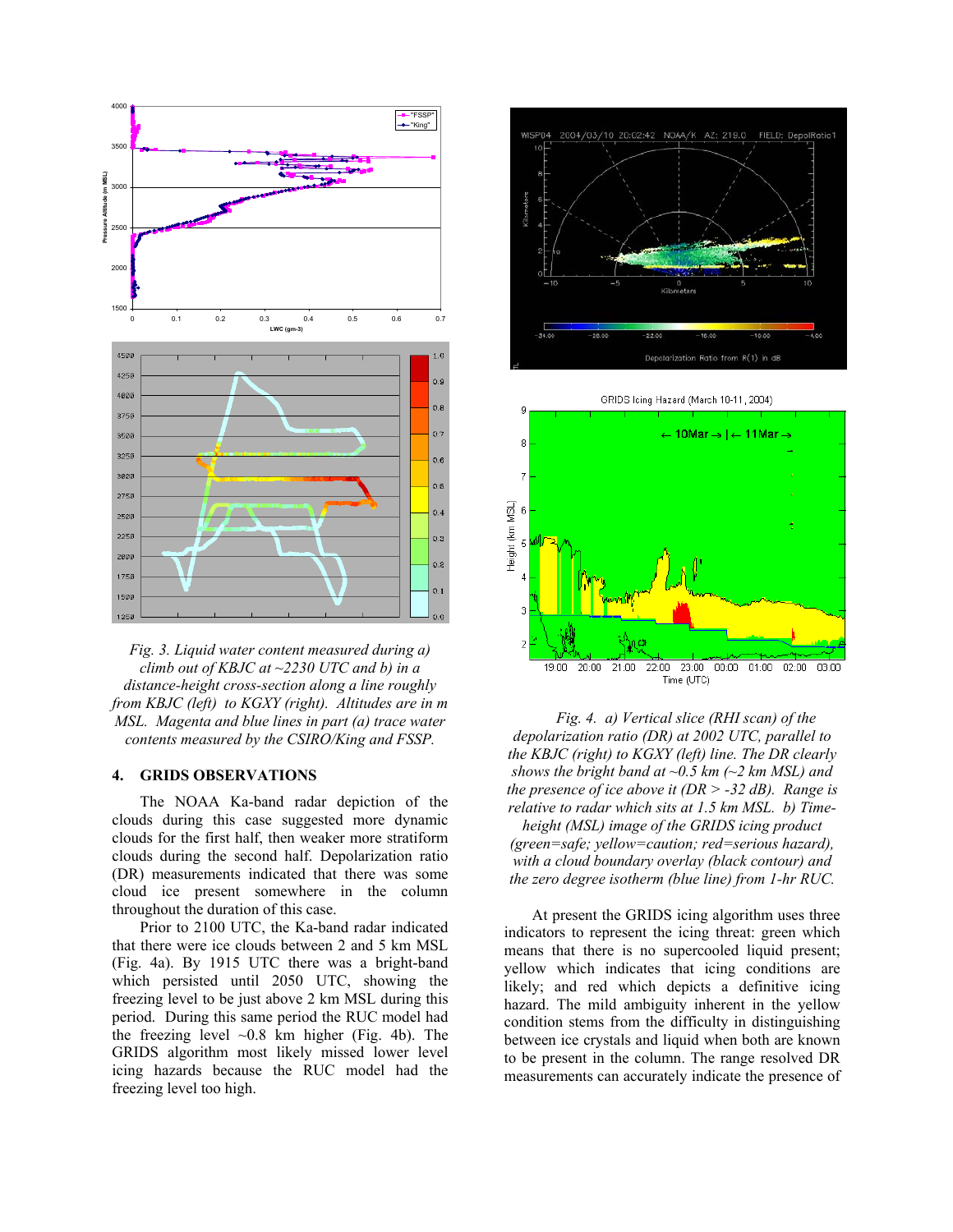ice, but they do not preclude the simultaneous presence of water, i.e. "mixed phase" conditions. The presence of ice is determined from the rangeresolved DR measurements (e.g. Fig. 4b) and liquid (a path integrated quantity whose presence is determined from the radiometer, e.g. Fig. 2)

The GRIDS icing algorithm issued icing cautions (Fig. 2). (yellow) throughout the duration of the case until the system dissipated. Notably, the algorithm flagged conditions red during and just after the Citation initially took off  $(\sim 22:30 \text{ UTC})$ . During the latter period, the radar echoes were generally weak and the shallow clouds were identified as being mixed phase. Such conditions were documented by the Citation during both flights.

### **5. CIP DIAGNOSES**

CIP diagnosed icing conditions across northeastern Colorado throughout the period of the flights. At approximately the time of the UND Citation climb out (2230 UTC), CIP indicated potential for icing between 2.5 and 4.3 km, with high potentials (0.8-1.0 on a scale of 0.0-1.0) between 2.8 and 3.7 km (see Fig. 5). This range of altitudes very closely matches the icing altitudes observed by the Citation, both during its climb and during the NE-SW flight legs.

Using GOES observations of clouds with -9°C cloud top temperatures (CTT; compared to the  $-7.7^{\circ}$ C value observed by the aircraft) in combination with the RUC profile of temperature, CIP overestimated the cloud top height by  $\sim 0.5$  km ( $\sim 1500$  ft). The overestimate was caused by a combination of slightly cold satellite-measured CTT, slightly warm RUC forecast temperatures at 4.0 km and CIP's conservative method of cloud top height estimation, which places the cloud top at the first vertical level that is colder than the satellite observed cloud top temperature.

Ceiling observations from KBJC indicated a cloud base of 2.6 km, which CIP brought down to the next lower grid point, vertically, at 2.5 km. Ideal icing temperatures (- $3^{\circ}$ C to - $9^{\circ}$ C), satellite-indicated CTT (-9 $^{\circ}$ C), and both high relative humidity (>90%) and weak upward motion from the RUC all contributed to the high icing potentials. Although the cloud top height was overestimated by 0.5 km, low relative humidity values and slight downward motion at altitudes between the actual and the CIP-diagnosed cloud tops resulted in low (0.1-0.4) icing potentials there. Warm RUC temperatures (approaching  $-1^{\circ}C$ ) also resulted in low icing potentials (0.35) near cloud base.

CIP diagnosed icing all along the flight track, and continued it southwestward into the foothills and northeastward to the Nebraska border (Fig. 5). Icing was consistently depicted during the hours of flight, when icing was encountered aloft and the radiometer showed significant amounts of integrated liquid water





### **6. COMPARISON AND CONCLUSIONS**

Both GRIDS and CIP were able to diagnose the icing that occurred on this day. While CIP consistently depicted icing throughout the  $\sim$ 7 hour event, it provided relatively coarse, hourly output with 20 km horizontal and 0.3 km (1000 ft) vertical grid spacing. It also overestimated the upper extent of the icing by ~0.5km. GRIDS demonstrated the ability to diagnose the icing on very fine time (1 min) and space (0.1 km) scales, accurately portraying the regions which contained icing. One area in which the GRIDS technique needs to be improved is in